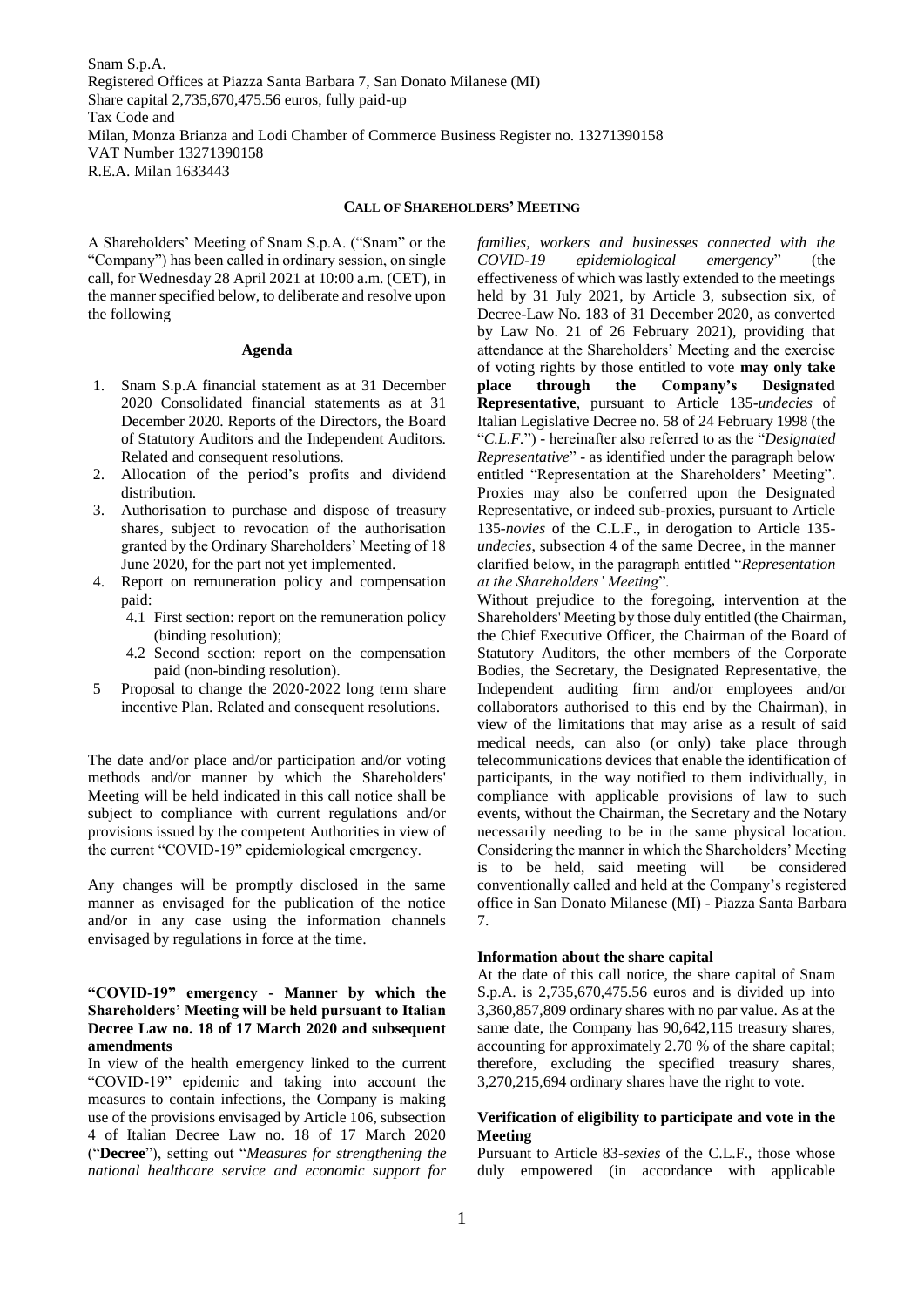regulation) representatives have sent the Company notification attesting to their possession of the right to participate in the Meeting by the close of business on the seventh market trading day before the date set for the Shareholders' Meeting on single call (19 April 2021 record date) will be certified as eligible to participate in the Meeting and exercise the right to vote, **exclusively through the Designated Representative**. Those who take possession of shares only after the record date shall not have a right to participate or vote in the Meeting; in this case, if the registration of the shares in the account occurs before the start of the meeting, they shall be considered as not having contributed to the approval of the resolutions pursuant to Article 127-*bis*, subsection 2, of the CLF. Eligibility to participate and to vote - which can only take place through the Designated Representative - is still certified if the notification reaches Snam by the end of the third market trading day (23 April 2021) before the date set for the Shareholders' Meeting on single call, as long as it is before the beginning of the business of the Meeting. You are reminded that the notification to Snam must be made by the intermediary at the request of the party entitled to the right. Any requests for prior notification or compensation for performance required of the intermediary may not be attributed to the Company.

#### **Right to submit questions before to the Shareholders' Meeting**

Pursuant to Article 127-*ter* of the C.L.F., those who have the right to vote may submit questions about subjects on the agenda even before the Shareholders' Meeting, having them reach the Company at the latest seven trading days prior to the Shareholders' Meeting date (i.e. by 19 April 2021), as follows (indicating as Ref.: "*Questions April 2021 Shareholders' Meeting*"): *(i)* by certified e-mail to [snam.assemblea@pec.snam.it;](mailto:snam.assemblea@pec.snam.it) or *(ii)* by e-mail to: [segreteria.societaria@snam.it;](mailto:segreteria.societaria@snam.it) or (iii) by using the appropriate section of the Company's website [www.snam.it](http://www.snam.it/) ("*Governance and Conduct*" "*Shareholders' Meeting*" Section). The parties involved must provide information and documentation demonstrating ownership of the rights, in accordance with the procedures indicated on the website. Responses to the questions received by the deadline indicated will be published in said section of the website, by 25 April 2021. The Company will provide a unitary answer to questions having the same content. No answer is due when the information requested is already available in the "*FAQ* " section of the Company website [www.snam.it](http://www.snam.it/) ("*Governance and Conduct*" - "*Shareholders' Meeting*" section), or regarding topics which are not subject to resolution by the Shareholders' Meeting.

# **Additions to the agenda for the Shareholders' Meeting and proposals for resolution on the items on the Agenda by Shareholders holding at least 2.5% of the share capital (pursuant to Article 126-***bis***, subsection 1, first sentence of the C.L.F.)**

Pursuant to Article 126*-bis*, subsection 1, first sentence, of the C.L.F., Shareholders who, even jointly, represent at least one fortieth of the share capital (2.5%) may request, within ten days of publication of this notice, to add to the

list of items to be deliberated, indicating in that request the further matters proposed, or may present proposals for resolution on items already on the agenda. Questions must be submitted in writing (specifying as Ref. "*Addition to Agenda April 2021 Shareholders' Meeting*" and/or "*Proposals for resolution April 2021 Shareholders' Meeting*") by certified e-mail to [snam.assemblea@pec.snam.it](mailto:snam.assemblea@pec.snam.it) or by e-mail to: [segreteria.societaria@snam.it](mailto:segreteria.societaria@snam.it) together with a report which provides a description of new items requested for resolution or of the reasons for further proposals for resolution presented on items already on the Agenda. Further information is available in the appropriate section of the Company's website [www.snam.it](http://www.snam.it/) ("*Governance and Conduct*" – "*Shareholders' Meeting*" section).

### **Presentation of proposals for resolution by those entitled to vote (pursuant to Article 126-***bis***, subsection 1, penultimate sentence, C.L.F.)**

Given that participation at the Shareholders' Meeting pursuant to this call notice is only permitted through the Designated Representative, those with the right to vote who wish to individually formulate proposals for resolution on the items on the Agenda - pursuant to Article 126-*bis*, subsection 1, penultimate sentence of the C.L.F. – are invited to submit them in advance, by 13 April 2021. Said proposals, which must be formulated clearly and completely, must be submitted in writing (specifying as Ref. "*Individual proposals April 2021 Shareholders' Meeting*") by certified e-mail to [snam.assemblea@pec.snam.it](mailto:snam.assemblea@pec.snam.it) or by e-mail to: [segreteria.societaria@snam.it](mailto:segreteria.societaria@snam.it) 

Proposals for resolution will be published in the specific section of the Company's website [www.snam.it](http://www.snam.it/) ("*Governance and Conduct*" - "*Shareholders' Meeting*" section) by 15 April 2021, to allow those entitled to vote to express an informed vote, also taking into account such new proposals and to enable the Designated Representative to obtain voting instructions, also potentially on said proposals.

For the purpose of the foregoing, the Company reserves the right to verify the pertinence of the proposals in respect of the items on the Agenda, their completeness and compliance with applicable legislation and the legitimate entitlement of those making the proposals to do so.

# **Representation at the Shareholders' Meeting**

In accordance with Article 106, subsection 4 of Italian Decree Law no. 18 of 17 March 2020, and subsequent amendments, **participation at the Shareholders' Meeting is only permitted through the Designated Representative.**

With reference to the Shareholders' Meeting referred to in this call notice, the Company has identified the law firm Studio Legale Trevisan & Associati as the Designated Representative in accordance with Article 135-*undecies* of the C.L.F., with registered offices in Milan, Viale Majno n. 45, represented by Mr Dario Trevisan or any of his substitutes if he is unable to attend, to whom a **specific proxy and/or sub-proxy** must be conferred, alternatively pursuant to: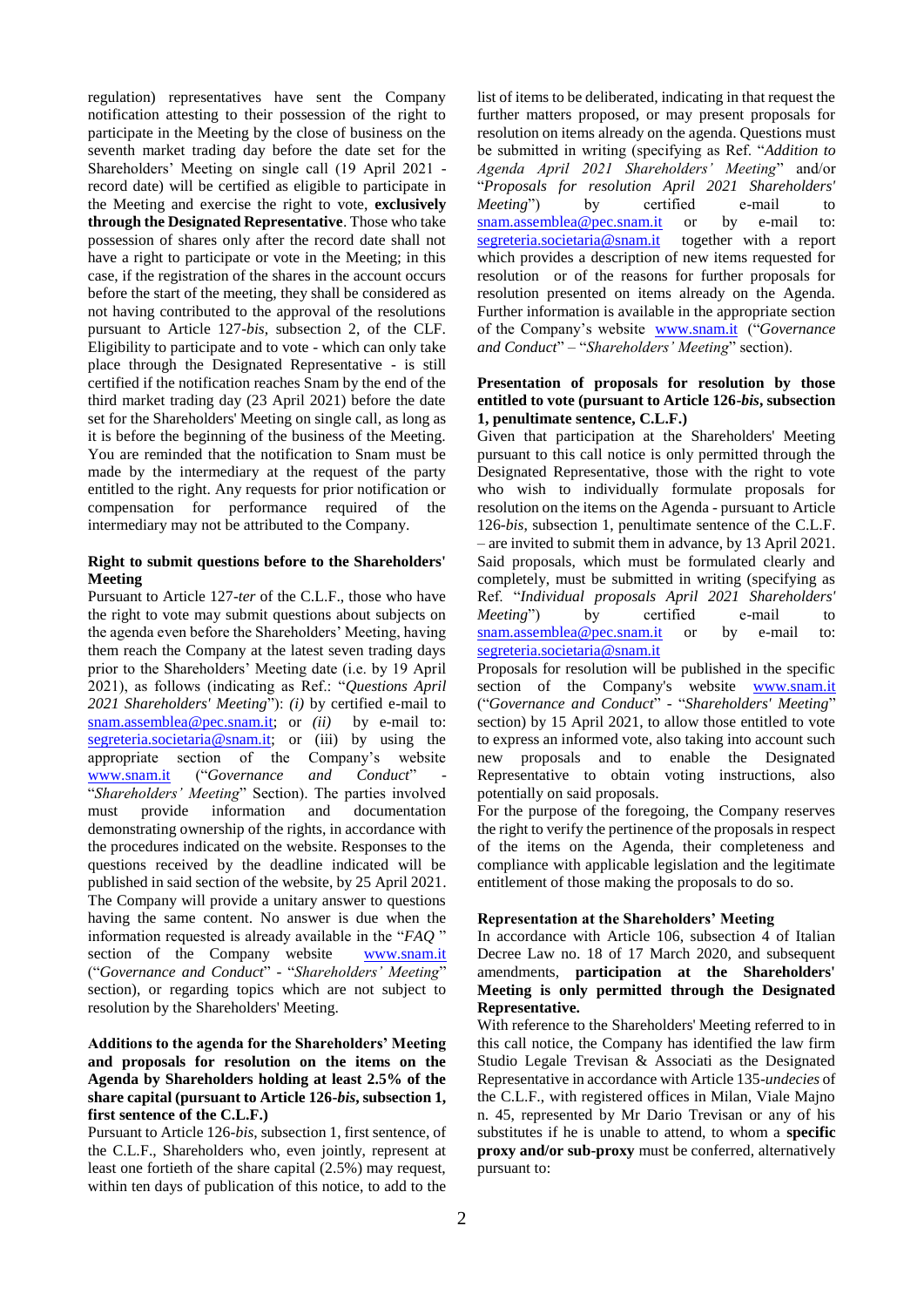- Article 135-*undecies* of the C.L.F., by means of the "*Designated Representative proxy form*", or
- with Article 135-novies of the C.L.F., with the faculty to use the "*Ordinary proxy form*" and/or the "*Subproxy form*",

in the manner described below.

Votes cannot be cast electronically and/or by mail.

### **Proxy pursuant to Article 135-***undecies* **C.L.F. ("***proxy to the Designated Representative***")**

The Designated Representative may be granted a written proxy pursuant to article 135*-undecies* of the CLF, at no cost to the delegating party (except for any postage costs), with voting instructions on all or some of the proposals on the agenda.

The proxy to the Designated Representative pursuant to Article 135-*undecies* of the C.L.F., must be conferred by signing the specific "*Designated Representative proxy form*" made available in the appropriate section of the Company's website [www.snam.it](http://www.snam.it/) ("*Governance and Conduct*" - "*Shareholders' Meeting*" section) and the original copy, complete with the related written voting instructions and a copy of a valid form of ID of the delegating party and, in the case of a legal person, a copy of an identity document of the interim legal representative, or of another subject granted suitable powers, together with documentation showing the corporate powers (copy of a chamber of commerce certificate or similar), must be sent using one of the following alternative procedures:

- (*i*) for proxies with a hand-written signature, sent by courier or registered mail with proof of receipt, to Studio Legale Trevisan & Associati, Viale Majno no. 45 - 20122 Milan (Ref. "*Proxy Snam Shareholders' Meeting April 2021*");
- (*ii*) for proxies with a qualified electronic signature or digital signature, by certified email to the address: [rappresentante-designato@pec.it](mailto:rappresentante-designato@pec.it)

by the end of the second trading day before the date set for the Shareholders' Meeting (i.e. no later than 23:59 on 26 April 2021).

Proxies and related voting instructions conferred upon the Designated Representative pursuant to Article 135 *undecies* of the C.L.F. are revocable by said deadline (26 April 2021) in the same way as envisaged for conferral.

Proxies have no effect on proposals for which no voting instructions have been provided.

#### **Proxy and/or sub-proxy pursuant to Article 135-***novies* **C.L.F. (***"ordinary proxy" and/or "sub-proxy"***)**

Those who choose not to use proxies pursuant to Article 135-*undecies* of the C.L.F. can confer proxies and/or subproxies on the Designated Representative pursuant to Article 135-*novies* of the C.L.F., in derogation from Article 135-*undecies*, subsection 4 of the C.L.F., with voting instructions on all or some of the items on the Agenda, by signing the Ordinary proxy form and/or the Sub-proxy form available in the specific section of the Company website [www.snam.it](http://www.snam.it/) ("*Governance and Conduct*" - "*Shareholders' Meeting*" Section), which, complete with the related written voting instructions and a copy of a valid

form of ID of the delegating party and, in the case of a legal person, a copy of an identity document of the interim legal representative, or of another subject granted suitable powers, together with documentation showing the corporate powers (copy of a chamber of commerce certificate or similar), must be sent:

- *(i)* to the Company by certified email to: [snam.assemblea@pec.snam.it,](mailto:snam.assemblea@pec.snam.it) or by e-mail to: [segreteria.societaria@snam.it;](mailto:segreteria.societaria@snam.it) or, alternatively,
- *(ii)* to the Studio Legale Trevisan & Associati law firm, by mail, to: Viale Majno n. 45, 20122, Milan – Italy, or by certified e-mail to: rappresentantedesignato@pec.it or by e-mail to: rappresentantedesignato@trevisanlaw.it (Ref. "*Proxy Snam April 2021 Shareholders' Meeting*"),

by 12.00 noon on 27 April 2021 (without prejudice to the fact that the Designated Representative may accept proxies and/or sub-proxies and/or voting instructions even after this deadline, as long as prior to the start of the meeting).

Proxies and/or sub-proxies and related voting instructions conferred upon the Designated Representative pursuant to Article 135-*novies* of the C.L.F. are revocable by said deadline (27 April 2021) in the same way as envisaged for conferral.

All information on the regulations applicable to the Designated Representative system is available in the appropriate section of the Company's website [www.snam.it](http://www.snam.it/) ("*Governance and Conduct*" – "*Shareholders' Meeting*" Section). As of today, the Designated Representative will be available to Shareholders to provide necessary information and clarifications regarding the conferral of the proxy on the Designated Representative (in particular in regard to the completion of the proxy form and voting instructions and their submission) at the above addresses and/or via the freephone number: 800 134 679 (during work days and hours).

# **Report on remuneration policy and compensation paid**  With reference to the report on remuneration policy and compensation paid as per the fourth item on the Agenda, please note that in accordance with the provisions of Article 123-*ter* of the C.L.F. - as amended by Italian Legislative Decree no. 49 of 10 May 2019, implementing Directive (EU) 2017/828 of the European Parliament and of the Council of 17 May 2017 (the "Shareholder Rights Directive II") - the Shareholders' Meeting is called:

- to pass a binding resolution on the first section of the report, which explains the Company's policy on the remuneration of the members of the Board of Directors and the Board of Statutory Auditors, the Chief Executive Officer and General Manager and Managers with strategic responsibilities, as well as the procedures used to adopt and implement said policy; and
- to pass a non-binding resolution on the second section of the report, which explains the compensation of the members of the Board of Directors and the Board of Statutory Auditors, the Chief Executive Officer and